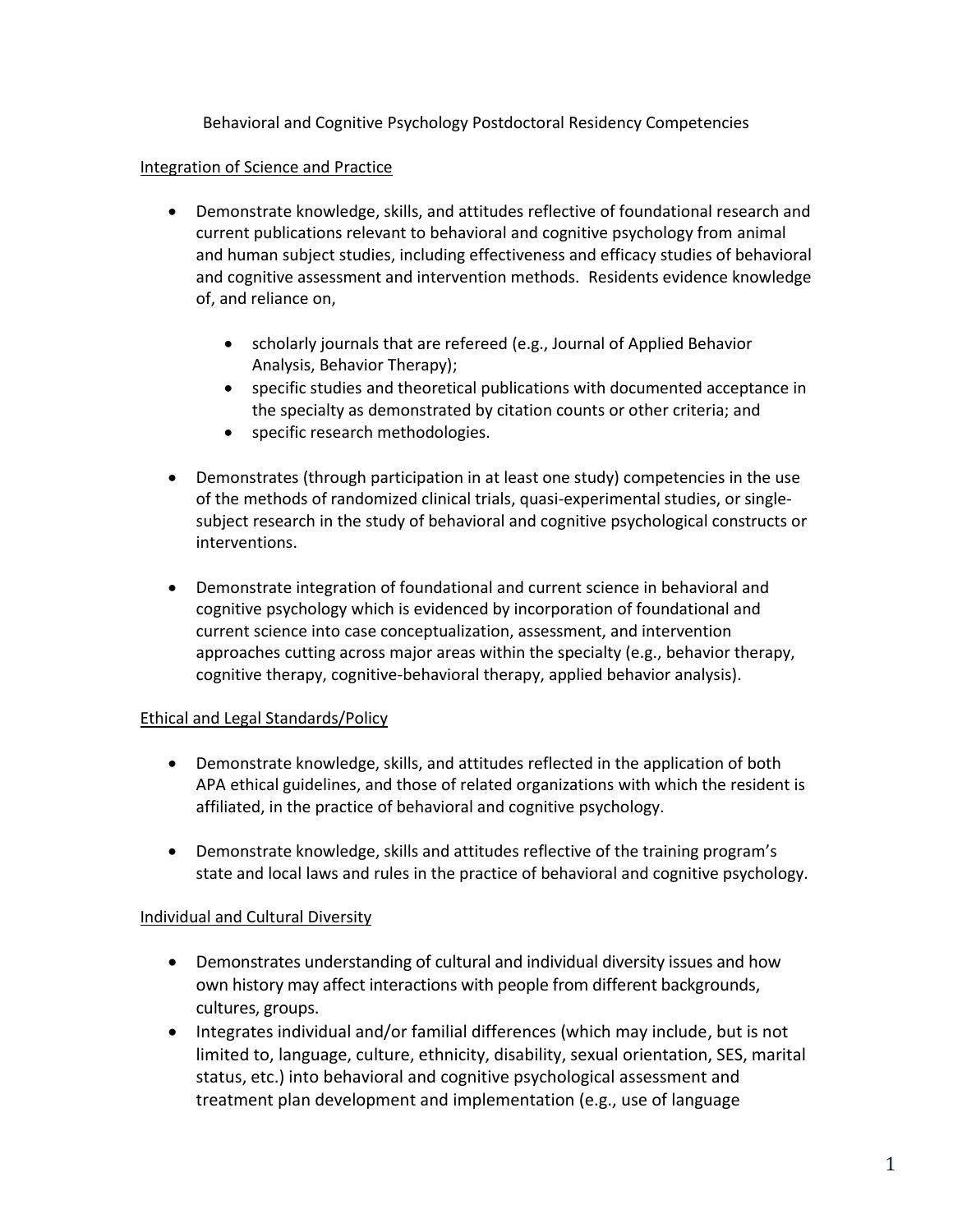resources, communication with all required individuals, modifying when needed).

 Demonstrate respect for individual and/or familial differences (which may include but is not limited to: language, culture, ethnicity, disability, sexual orientation, SES, marital status, etc.) when providing training, supervision, or feedback to caregiver.

## Professionalism (professional values attitudes and behavior)

- Demonstrate knowledge, skills, and attitudes reflective of professionalism in the practice of behavioral and cognitive psychology, as evidenced by
	- therapy conducted in a professional manner (is respectful, shows concern for the needs of others (client, family, staff), uses professional language, dresses appropriately);
	- professional conduct that is appropriate given the audience/clientele (e.g., adults, children, individuals with disabilities).
	- articulation of a plan to maintain and improve professional competencies and the evolving knowledgebase of ethics and professional conduct.

### Reflective Practice, Self-Assessment, and Self-Care

- Demonstrate competencies in conducting self-assessments which use case studies that document effectiveness of behavioral and cognitive psychology.
- Demonstrate specific methods to self-assess adherence to evidence-based behavioral and cognitive psychological approaches through analysis of individual cases.
- Demonstrate competencies to implement a decision making model to determine potential impaired practice and strategies to seek consultation and peer feedback when needed within a hypothetical case context

### Scientific Knowledge and Methods

- Demonstrate knowledge of a consistent theory of science underpinning the practice of behavioral and cognitive psychology, including the capacity to articulate a foundational philosophy of science relying on one or more accepted philosophies (e.g., mechanism, functional contextualism).
- Demonstrate knowledge reflective of both nomothetic (i.e., group) and idiographic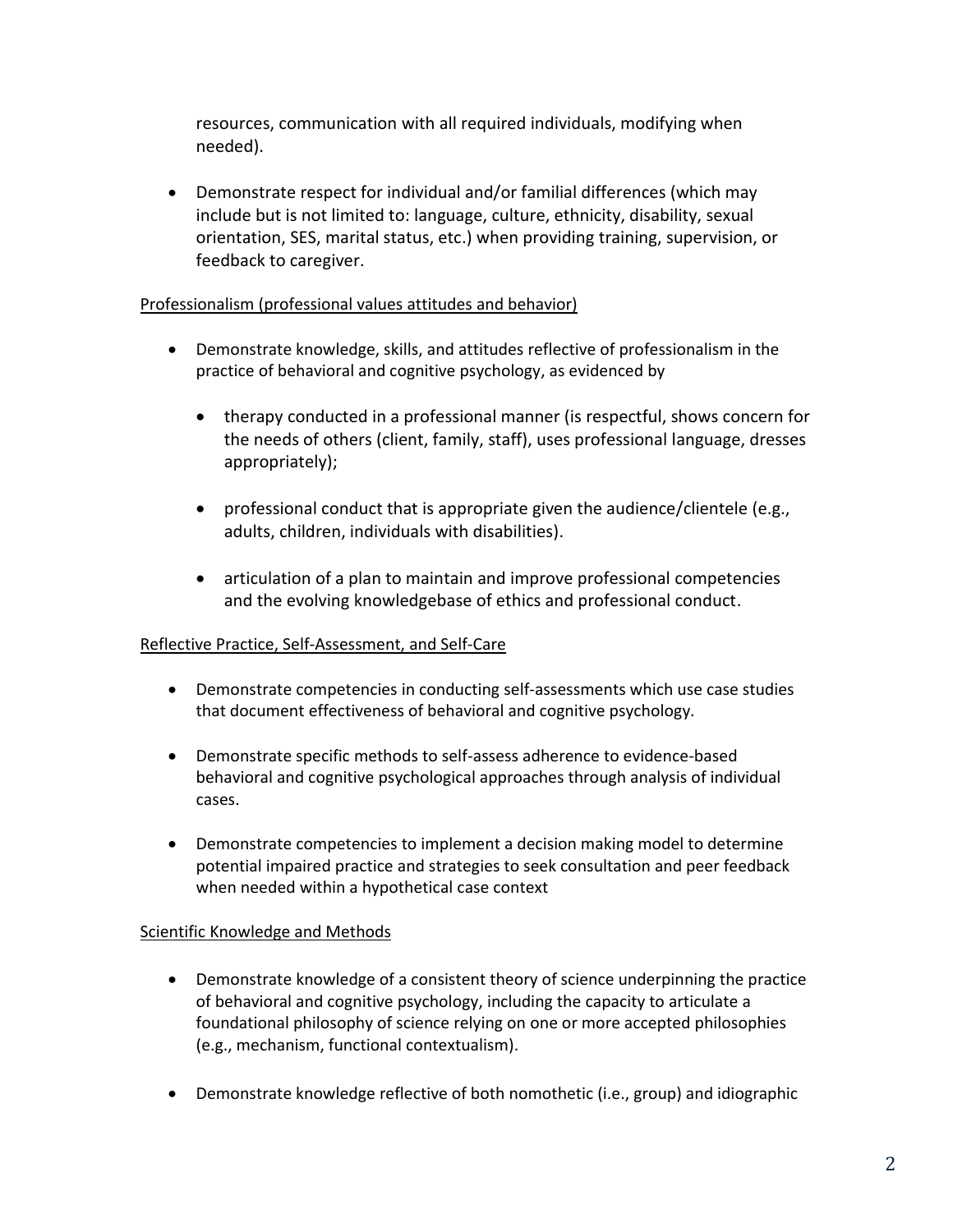(i.e., single case) research methodologies and how it relates to the delivery of behavioral and cognitive psychological interventions.

 Demonstrate knowledge reflective of integration of relevant research in the practice of behavioral and cognitive psychology and practices empirically supported research techniques and therapies.

## Interdisciplinary Systems

- Demonstrate respect for the contribution of other professions (e.g., medicine, occupational therapy) to the delivery of behavioral and cognitive psychological interventions.
- Demonstrate knowledge, skills, and attitudes reflective of integration of the practice of behavioral and cognitive psychology into larger organizational systems (e.g., primary care, supported living settings).

### Relationships

- Demonstrate knowledge, skills, and attitudes reflective of other professional groups and providers relevant to clients of behavioral and cognitive psychology (e.g., school staff).
- Demonstrate knowledge, skills, and attitudes to effectively develop family and client relationships using evidence-based strategies that promote the effectiveness of behavioral and cognitive psychological interventions.

### Evidence-based Practice

- Demonstrate the integration of strategies that have been shown to be efficacious and/or effective for targeted symptoms when delivering behavioral and cognitive psychological interventions.
- Demonstrate knowledge, skills, and attitudes reflective that value ongoing implementation of sources of evidence for efficacious/effective behavioral and cognitive psychological interventions.

### Assessment

 Demonstrate knowledge, skills, and attitudes reflective in using appropriate assessment strategies that promote evidence-based case conceptualizations and that provide clinically useful data to develop and evaluate behavioral and cognitive psychological interventions.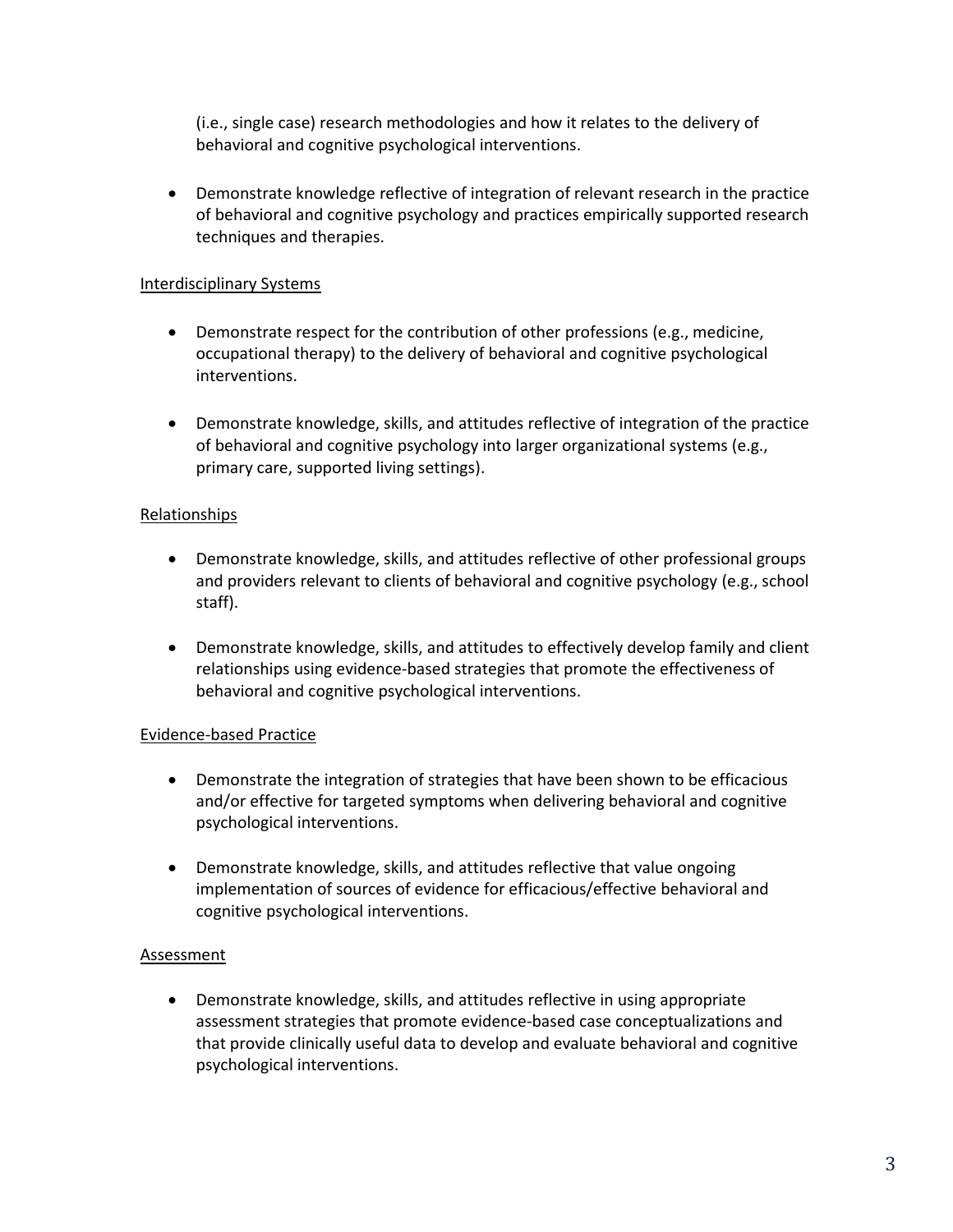- Demonstrate knowledge, skills, and attitudes reflective in the selection, use, and interpretation of both single-case and group-norm based methods of behavioral and cognitive psychological assessment
- Demonstrate knowledge, skills, and attitudes reflective of how standardized and objective assessment methods are used in the delivery of behavioral and cognitive psychological interventions (e.g., methods for calculating interrater agreement, interpretation of technical information from assessment measures' manuals, differences between criterion-referenced and norm-referenced measures).
- Demonstrate the capacity to communicate assessment findings verbally and through written reports that are clear, concise, and understandable to patients, caregivers and other professionals.

# Intervention

- Demonstrate knowledge, skills, and attitudes reflective of the use of behavioral and cognitive psychological as it relates to case-conceptualization, intervention design, and assessment of intervention effectiveness
- Demonstrate knowledge, skills, and attitudes reflective of theoretical underpinnings for specific intervention design and delivery based on accepted behavioral and cognitive psychological theory.

### Consultation

- Demonstrate knowledge, skills, and attitudes reflective of collaborative approaches to the delivery of behavioral and cognitive consultations.
- Demonstrate communication skills that allow for implementation of behavioral and cognitive consultations.

### Research/Evaluation

- Demonstrate knowledge, skills and attitudes reflective of accepted single-subject experimental research designs (e.g., multiple-baseline designs), nomothetic experimental research designs (e.g., randomized clinical trials), quasi-experimental designs (posttest-only design with nonequivalent groups) and other program evaluation designs (e.g., cost-benefit designs).
- Demonstrate participation in research projects, that lead to submissions to, and attendance at, local and national research conferences.

### Supervision